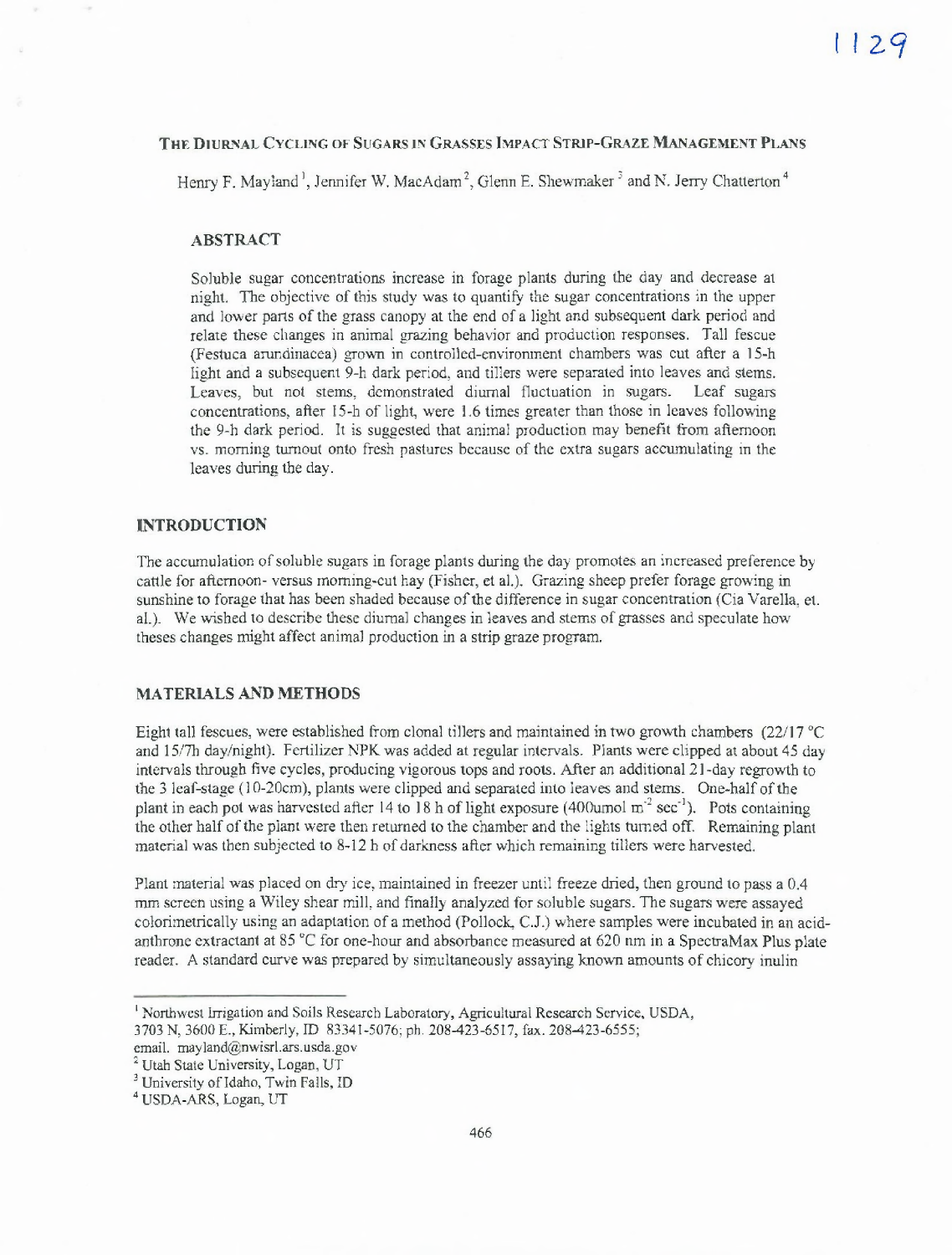(Raftiline®). Data were subjected to analysis of variance (PROC GLM, v6.12, SAS Inc. Cary, NC, USA, 1990).

# **RESULTS**

Leaves contained higher concentrations of sugars following the light period than when following the dark period (Table 1). However, there was no difference in soluble sugars in the stems of plants following light or dark periods. The difference in leaf soluble sugars is reflected by the difference in the relative mass of leaf to stem of plants in the light vs. dark treatments. Leaf sugar concentrations were different among cultivars (Table 2).

### **MANAGEMENT IMPLICATIONS**

Leaves intercept light and accumulate sugar during the day. But, sugar concentrations in stems do not change. We conclude that grazing animals would have greater intake of soluble sugars (energy) when allowed to graze fresh forage in the afternoon and evening rather than in morning. This allows animals to access the leafy growth while it contains maximum energy, shown here as sugar. Thus, afternoon changing to new pasture would be beneficial. This is further encourage given the finding that cattle graze for a much longer period of time when turned onto new pasture in the afternoon than when turned onto new pasture in the morning (Orr, et. al.). Milk production will likely increase because of the greater intake of energy (Miller, et. al.). This potential increase in animal productivity, as a result of changes in management, can be achieved at no economic cost to the producer.

# **LITERATURE CITED**

- Cia Varella, T.A., Simpson, R.J., Dove, H. Leury, B.J., and Sims, I.M. (2000) Diurnal changes in the concentration of water-soluble carbohydrates in Phalaris aquatica L. pasture in spring, and the effect of short-term shading. *Australian Journal Agricultural Research* 51, 749-756.
- Fisher, D.S., Mayland, H.F., and Burns, J.C. (1999) Variation in ruminants' preference for tall fescue hays cut either at sundown or at sunup. *Journal Animal Science, 77,* 762-768.
- Miller, L.A.. Theodorou, M.K., Macrae, J.C., Evans, R.T., Adesogan, A.T., Humphreys, M.O., Scollan, N.D.. and Moorby, J.M. (1999) Milk production and N partitioning responses in dairy cows offered perennial ryegrass selected for high water soluble carbohydrate concentrations. *South African Journal Animal Science,* 29, 281-282.
- Orr, R.J., Rutter, S.M., Penning, P.D., and Rook, A.J. (2001) Matching grass supply to grazing patterns for dairy cows. *Grass and Forage Science .*
- Pollock, C.J. (1982) Patterns of turnover of fructans in leaves of Dactylis glomerata L. *New Phvtologist,* 90, 645-650.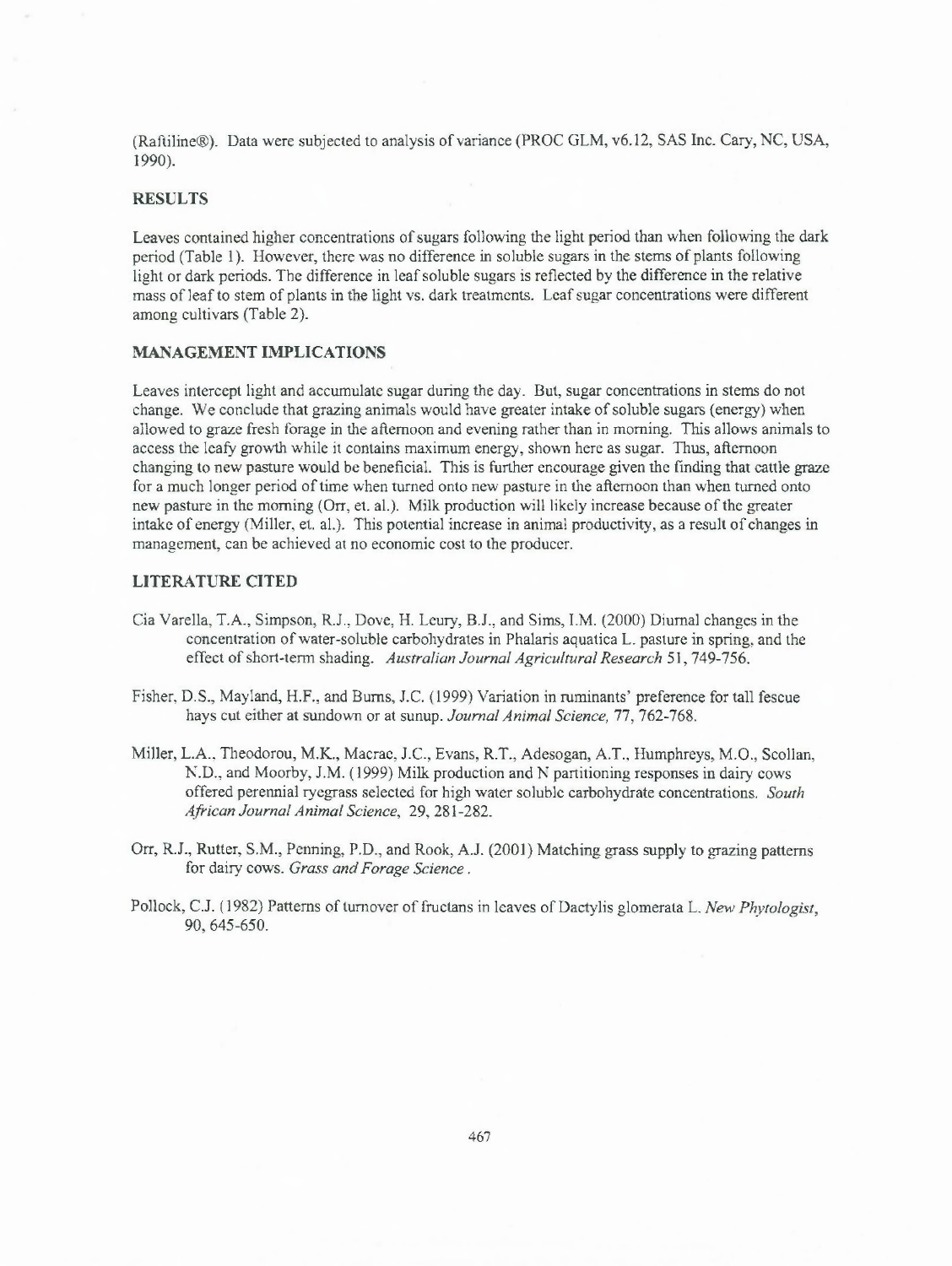**Table 1.** Mean squares for leaf to stem ratio and soluble sugar concentrations.

| Source              | df | Leaf/stem Mass<br>Ratio | Soluble Sugars |         |  |
|---------------------|----|-------------------------|----------------|---------|--|
|                     |    |                         | Leaves         | Stems   |  |
| Replication         | 5  | 0.70                    | 4353**         | 8690**  |  |
| Cultivar            | 6  | $1.86**$                | 1613           | 12599** |  |
| Light vs. Dark Tmt. |    | $13.72**$               | 25746**        | 25      |  |
| Cultivar x Tmt.     | 6  | 0.55                    | 445            | 1972    |  |

Table 2. Leaf/sheath mass ratio and soluble sugars concentration in leaves and stems of tall fescue after exposure to light or dark periods.

| Cultivar     | Leaf/Stem<br>Mass Ratio |      | Soluble Sugars<br>$(g kg^{-1} DM)$ |      |       |      |
|--------------|-------------------------|------|------------------------------------|------|-------|------|
|              | g/g                     |      | Leaves                             |      | Stems |      |
|              | Light                   | Dark | Light                              | Dark | Light | Dark |
| Barcel       | 4.41                    | 2.93 | 106                                | 67   | 131   | 157  |
| HiMag        | 3.56                    | 2.51 | 86                                 | 52   | 128   | 103  |
| Kenhy        | 2.69                    | 2.21 | 95                                 | 65   | 188   | 225  |
| <b>KY-31</b> | 3.51                    | 2.51 | 78                                 | 65   | 107   | 126  |
| MO-96        | 3.01                    | 2.37 | 108                                | 66   | 173   | 168  |
| Mozark       | 2.75                    | 2.57 | 105                                | 52   | 146   | 134  |
| Stargrazer   | 3.4                     | 2.58 | 71                                 | 37   | 151   | 136  |
| Mean         | 3.33                    | 2.53 | 93                                 | 58   | 146   | 150  |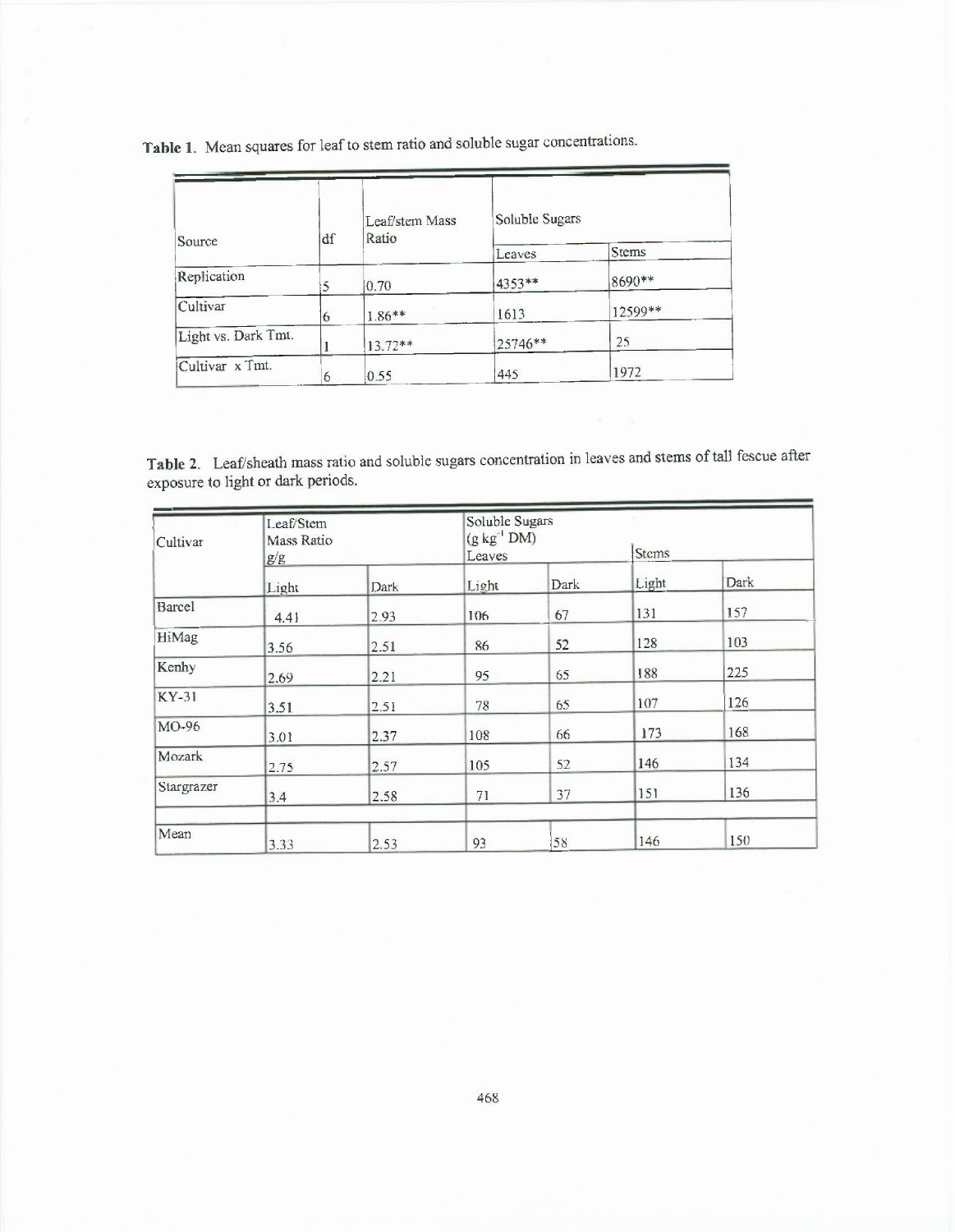Introductory Information

Table of Contents

Daily Conference Newsletters

Conference Photos

www.rangelands.org

Бло юуб ммм

Search This CD-ROM

CD-ROM Help

Copyright



**Richard** 

**Conference on** 

**azing Lands** 

**Seperature** 

 $\mu_{D}$  heighten awareness of the economic and environmental<br>effects of grazing lands..

Nashville, Tennessee December 7-10, 2003